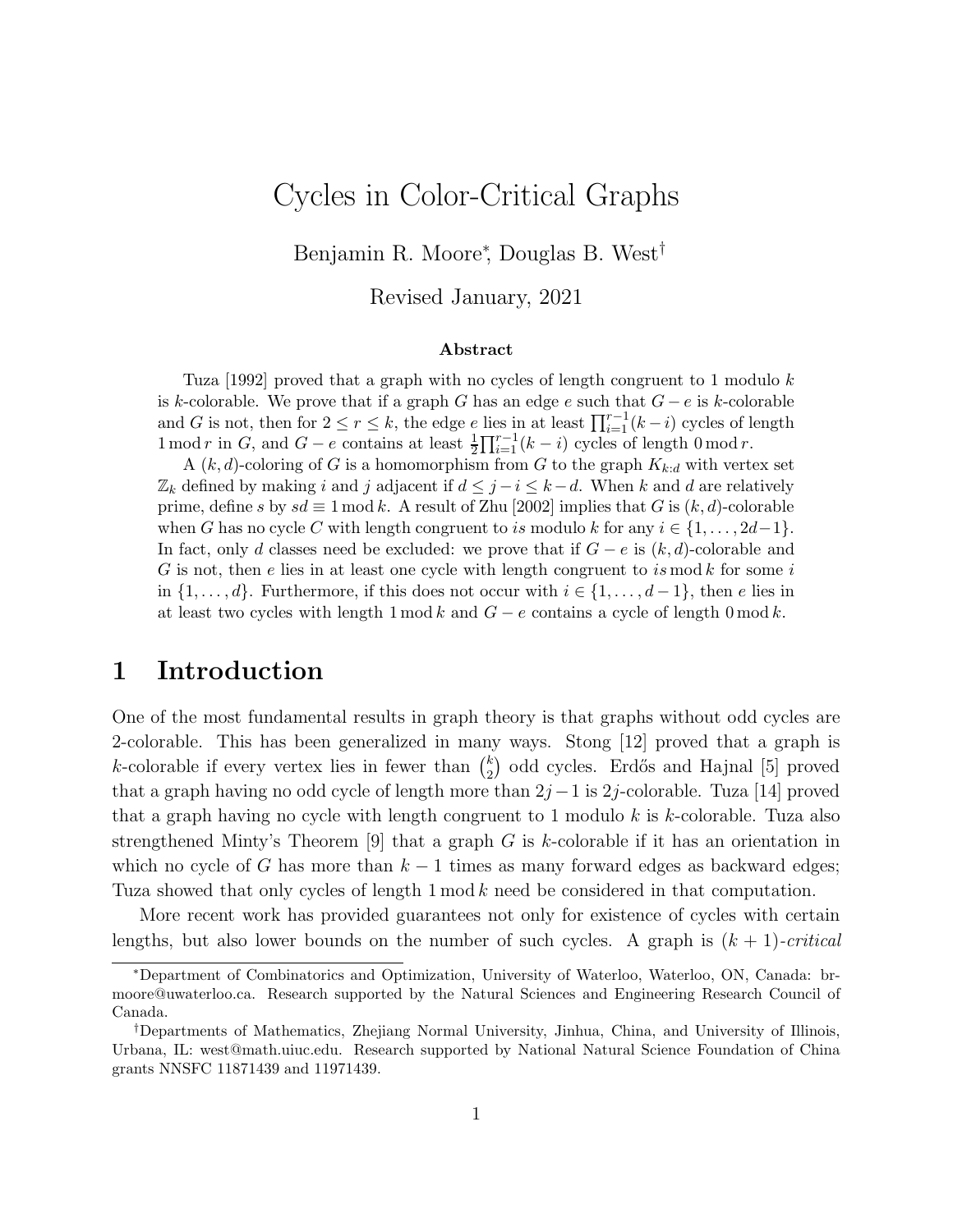if it is not k-colorable but every proper subgraph is k-colorable. It is *doubly critical* if deleting the endpoints of any edge reduces the chromatic number by 2. In studying a weaker form of the Erdős–Lovász Tihany Conjecture that all doubly critical graphs are complete, Kawarabayashi, Pedersen, and Toft [8] showed that in a doubly critical graph with chromatic number  $k + 1$ , every edge lies in  $\prod_{i=1}^{l-2} (k - i)$  cycles of length l. They used the technique of generalized Kempe chains, introduced as early as Neumann-Lara [10] and named in Toft [13]. Such a chain is a path following a particular list of colors.

Without the doubly-critical requirement, in this paper we obtain cycles in congruence classes rather than with specified lengths. We illustrate the generalized Kempe chain technique by first strengthening Tuza's basic result, showing that for  $2 \le r \le k$  every edge in a  $(k + 1)$ -critical graph lies in at least  $\prod_{i=1}^{r-1} (k - i)$  cycles of length congruent to 1 modulo r. The statement is more general.

**Theorem 1.** For  $2 \le r \le k$  and  $e \in E(G)$ , if  $G - e$  is k-colorable and G is not, then e lies in at least  $\prod_{i=1}^{r-1}(k-i)$  cycles of length congruent to 1 modulo r.

Thus every graph with fewer than  $(k - 1)!$  cycles of length congruent to 1 modulo k is k-colorable.

We also apply our technique to the more general problem of H-coloring. A homomorphism from a graph G to a graph H is a map  $\phi: V(G) \to V(H)$  such that  $uv \in E(G)$  implies  $\phi(u)\phi(v) \in E(H)$ . A homomorphism into H is also called an H-coloring. A proper k-coloring is simply a  $K_k$ -coloring, where  $K_k$  is the complete graph with k vertices. The H-coloring problem becomes more complicated when  $H$  is not complete because there are more ways for a coloring to violate an edge. An ordinary proper coloring requires colors on adjacent vertices to be distinct, but this is no longer enough.

The circular clique  $K_{k:d}$  has vertex set  $\mathbb{Z}_k$  and edge set  $\{ij: d \leq j - i \leq k - d\}$ . The complete graph  $K_k$  is simply the circular clique  $K_{k:1}$ . Homomorphism into  $K_{k:1}$  is called  $(k, d)$ -coloring, and a graph having a  $(k, d)$ -coloring is  $(k, d)$ -colorable. When G has an edge,  $(k, d)$ -coloring requires  $k \geq 2d$ . The *circular chromatic number*  $\chi_c$  of a graph G is the least  $k/d$  such that G is  $(k, d)$ -colorable. In particular, if  $k'/d' \leq k/d$ , then  $K_{k'd'}$  is  $K_{k:d}$ -colorable. See Zhu [15, 17] for surveys on this topic.

Zhu [16] extended Tuza's result to circular coloring. Given an orientation of a graph  $G$ , and given a cycle C in G viewed in a consistent direction, let  $C^-$  denote the set of edges in C oriented oppositely to their orientation of G. Zhu proved that if G has an orientation such that  $|E(C)|/|C^{-}| \leq k/d$  for every cycle C (in each direction) such that  $d |E(C)|$  is congruent modulo k to some value in  $\{1, \ldots, 2d-1\}$ , then G is  $(k, d)$ -colorable.

When d and k are relatively prime, let s be the congruence class such that  $sd \equiv 1 \mod k$ . It follows from Zhu's result that if  $G$  has no cycle with length congruent to is modulo  $k$  for any i with  $1 \leq i \leq 2d-1$ , then G is  $(k, d)$ -colorable. That is,  $(k, d)$ -colorability holds when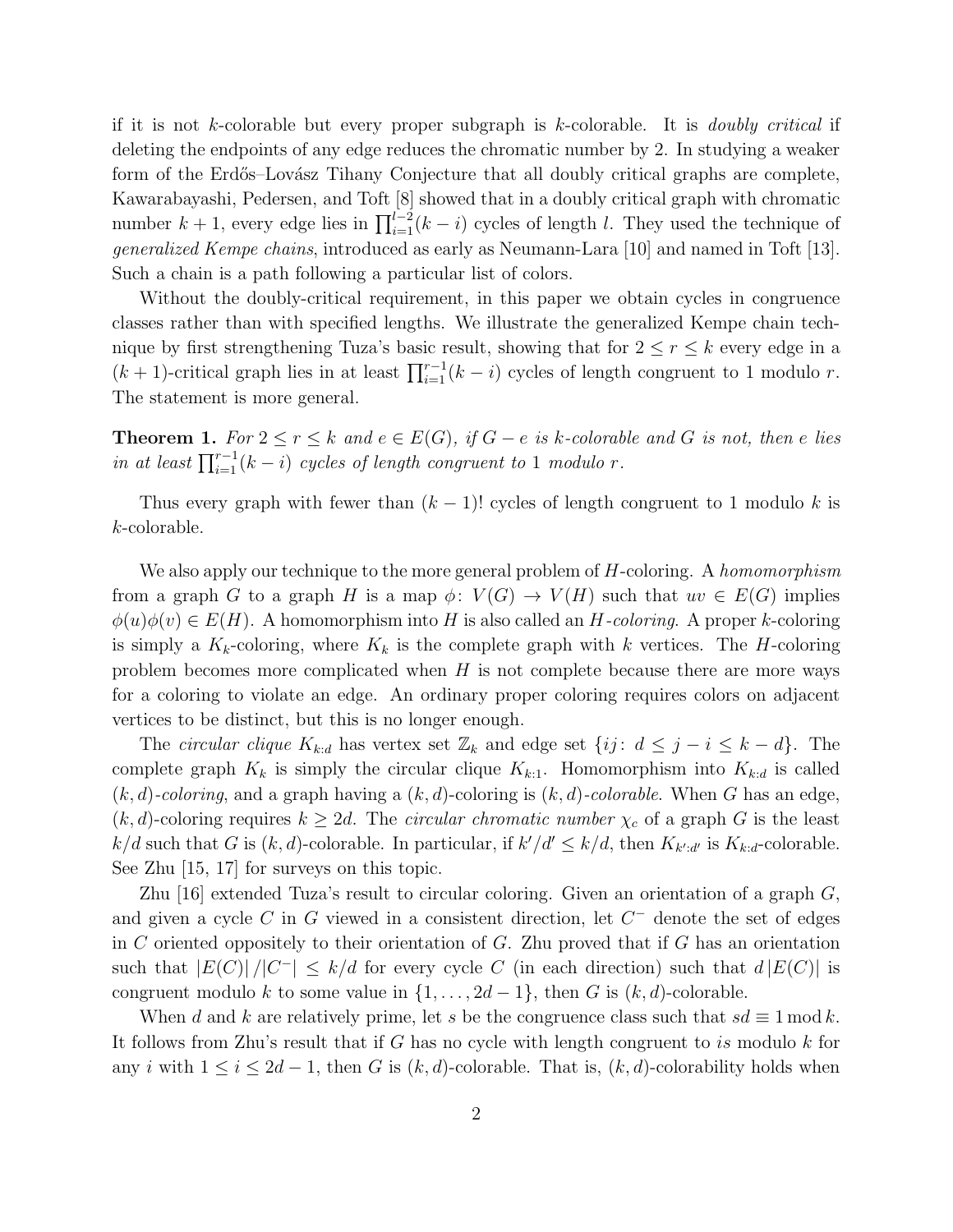$2d-1$  congruence classes of cycle lengths modulo k are forbidden. Our result implies that it suffices to exclude  $i \in \{1, ..., d\}$ . In particular, if  $G - e$  is  $K_{k:d}$ -colorable and G is not, then e lies in a cycle with length congruent to is mod k for some i in  $\{1, \ldots, d\}$ . Note that  $ds \equiv 1 \mod k$ . We further show that if G has no cycle through e with length is mod k when  $i \in \{1, \ldots, d-1\}$ , then e lies in at least two cycles with length 1 mod k and  $G - e$  contains a cycle of length  $0 \mod k$ . (Note that  $(k, d)$ -coloring forbids loops.)

The special case of  $K_{(2d+1):d}$ -coloring shows that our result is sharp. Here  $-2d \equiv$ 1 mod (2d+1), so  $s = -2$ , and we seek a cycle length congruent to  $-2i$  for some  $i \in \{1, ..., k\}$ . These lengths are the odd values from  $2d-1$  to 1. The graph  $K_{(2d+1):d}$  is isomorphic to the odd cycle  $C_{2d+1}$ . Thus  $\chi_c(G) \leq 2+1/d$  for a  $C_{2d+1}$ -colorable graph G. All shorter odd cycles are critical non- $C_{2d+1}$ -colorable graphs (we can also view a single vertex with a loop as a degenerate such example). This means that although possibly only one cycle length among the listed classes of lengths occurs, we cannot omit any of those classes from the list.

Returning to the topic of proper  $k$ -coloring, there are further questions to ask. An edge in the complete graph  $K_{k+1}$  lies in exactly  $(k-1)!$  cycles of length 1 mod k. When r is at most k/2, the guarantee of  $\prod_{i=1}^{r-1}(k-i)$  cycles of length 1 mod r is not sharp in  $K_{k+1}$ , because cycles of length  $r + 1$  and cycles of length  $2r + 1$  both count.

Question 1. Can the guarantee of  $\prod_{i=1}^{r-1}(k-i)$  cycles of length 1 mod r through each edge be sharp for non-complete  $(k + 1)$ -critical graphs when  $k/2 < r < k$ ?

We can also consider other congruence classes. In fact,  $K_{k+1}$  has cycles in all congruence classes modulo r for  $2 \le r \le k$  except for the class of 2 modulo k. In a paper on cycle lengths in directed graphs, Chen, Ma, and Zang [2] proved that for integers l and k with  $1 \leq l \leq k$ and  $k \geq 2$ , a graph containing no cycle of length congruent to l modulo k is k-colorable if  $l \neq 2$ , and is  $(k + 1)$ -colorable if  $l = 2$ . This proved a strong form of a conjecture of Diwan, Kenkre, and Vishwanathan [4] and answered a question asked by Tuza [14].

A recent paper of Gao, Huo, Lui, and Ma [6] resolves almost all the existence questions in a very strong way. Stated in our language, they proved that a non- $k$ -colorable graph contains  $k-1$  cycles of consecutive lengths. This covers all but one congruence class modulo k and all congruence classes for smaller moduli. Non-k-colorable graphs have  $(k+1)$ -critical subgraphs, which have minimum degree at least  $k$ ; they proved also that 3-connected nonbipartite graphs with minimum degree at least k have cycles with  $k-1$  consecutive lengths. Also, minimum degree at least k guarantees cycles of all even lengths modulo  $k-1$ , extending to all lengths modulo  $k-1$  in the 2-connected nonbipartite case. Finally, for  $k \geq 3$  every k-connected graph has a cycle whose length is a multiple of  $k$ . These results were variously conjectured by Sudakov and Verstraëte, by Bondy and Vince, by Thomassen, and by Dean. In [6] they are proved by a unified approach, but the argument is quite long.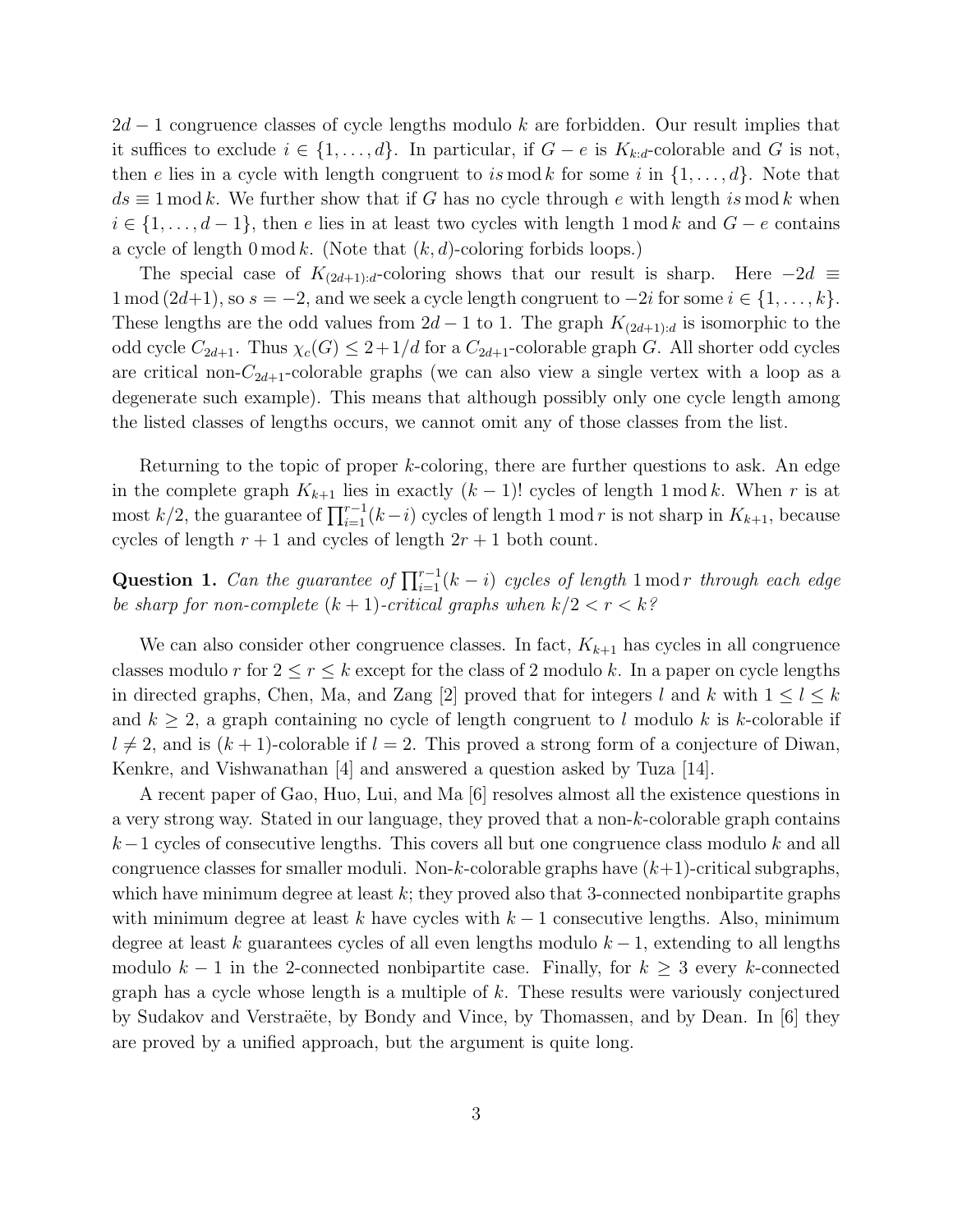A subsequent paper by Gao, Huo, and Ma [7] resolved the remaining question about 2 mod k, proving that when  $k \ge 6$  every non-k-colorable graph not having  $K_{k+1}$  as a block contains k cycles of consecutive lengths. Hence it has cycles in all congruence classes with modulus at most k. The case  $2 \mod k$  when  $k = 3$  follows from a combination of results of Saito [11] and Dean, Kaneko, Ota, and Toft [3]. For  $k \in \{4, 5\}$ , the authors of [7] state that their method works but yields a proof that was too long to include. Their result culminates a long series of conjectures and theorems on cycle lengths in color-critical graphs by many researchers; see [7] for the history and further references.

One may also wonder whether the cycle length guarantees follow from weaker hypotheses. Since  $(k + 1)$ -critical graphs are k-edge-connected, one may wonder whether being k-chromatic and critically k-edge-connected is enough. Already this fails when  $r = k$  and we ask for just one cycle. The Petersen graph is 3-colorable (but not 3-critical) and is critically 3-edge-connected. However, it has no 4-cycle, no 7-cycle, and no 10-cycle, so it has no cycle of length congruent to 1 modulo 3.

#### 2 Proper Coloring

We consider the cycles forced when deletion of an edge reduces the chromatic number.

**Theorem 2.** Fix  $r, k \in \mathbb{N}$  with  $2 \leq r \leq k$ , and let e be an edge in a graph G. If  $G - e$  is k-colorable and G is not, then e belongs to at least  $\prod_{i=1}^{r-1}(k-i)$  cycles in G having lengths congruent to 1 modulo r.

*Proof.* Let  $[k] = \{1, \ldots, k\}$ . Fix a proper k-coloring  $\phi$  of  $G - e$  with colors in [k]. Let x and y be the endpoints of e. We obtain a cycle through e for each cyclic list of r members of  $[k]$ containing  $\phi(x)$ . Starting with  $\phi(x)$ , the cyclic list  $\sigma$  can be formed in  $\prod_{i=1}^{r-1}(k-i)$  ways.

Given such  $\sigma$ , define the  $\sigma$ -subdigraph of G generated by  $\phi$  to be the digraph  $D_{\sigma}$  with vertex set  $V(G)$  such that uv is an edge in  $D_{\sigma}$  if and only if  $uv \in E(G)$  and  $\sigma(\phi(u)) = \phi(v)$ . Let F be the subdigraph of  $D_{\sigma}$  induced by all vertices reachable from x by paths in  $D_{\sigma}$ .

Define a recoloring  $\phi'$  of  $G - e$  by  $\phi'(u) = \sigma(\phi(u))$  for  $u \in V(F)$  and  $\phi'(u) = \phi(u)$  for  $u \in V(G) - V(F)$ . An edge is improperly colored by  $\phi'$  only if the color of one endpoint remains fixed and the other changes into it, but then the oriented version of the edge lies in F and both endpoints change color. Thus  $\phi'$  is a proper k-coloring of  $G - e$ .

Since G is not k-colorable,  $\phi(x) = \phi(y)$ . Also  $\phi'(x) \neq \phi(x)$ . If  $y \notin V(F)$ , then we have  $\phi'(x) \neq \phi(x) = \phi'(y) = \phi'(y)$ , and  $\phi'$  is a proper coloring of G, which by hypothesis does not exist. Hence  $y \in V(F)$ , meaning that y is reachable from x via a path in F.

Since paths in F follow colors according to  $\sigma$ , and  $\phi(y) = \phi(x)$ , the length of any x, ypath in F is a multiple of r, and the cycle in G completed by adding the edge  $yx$  has length congruent to 1 modulo r. Furthermore, since the coloring  $\phi$  is fixed, the resulting x, y-paths in G are distinct for distinct choices of  $\sigma$ . Hence we obtain  $\prod_{i=1}^{r-1}(k-i)$  cycles through e.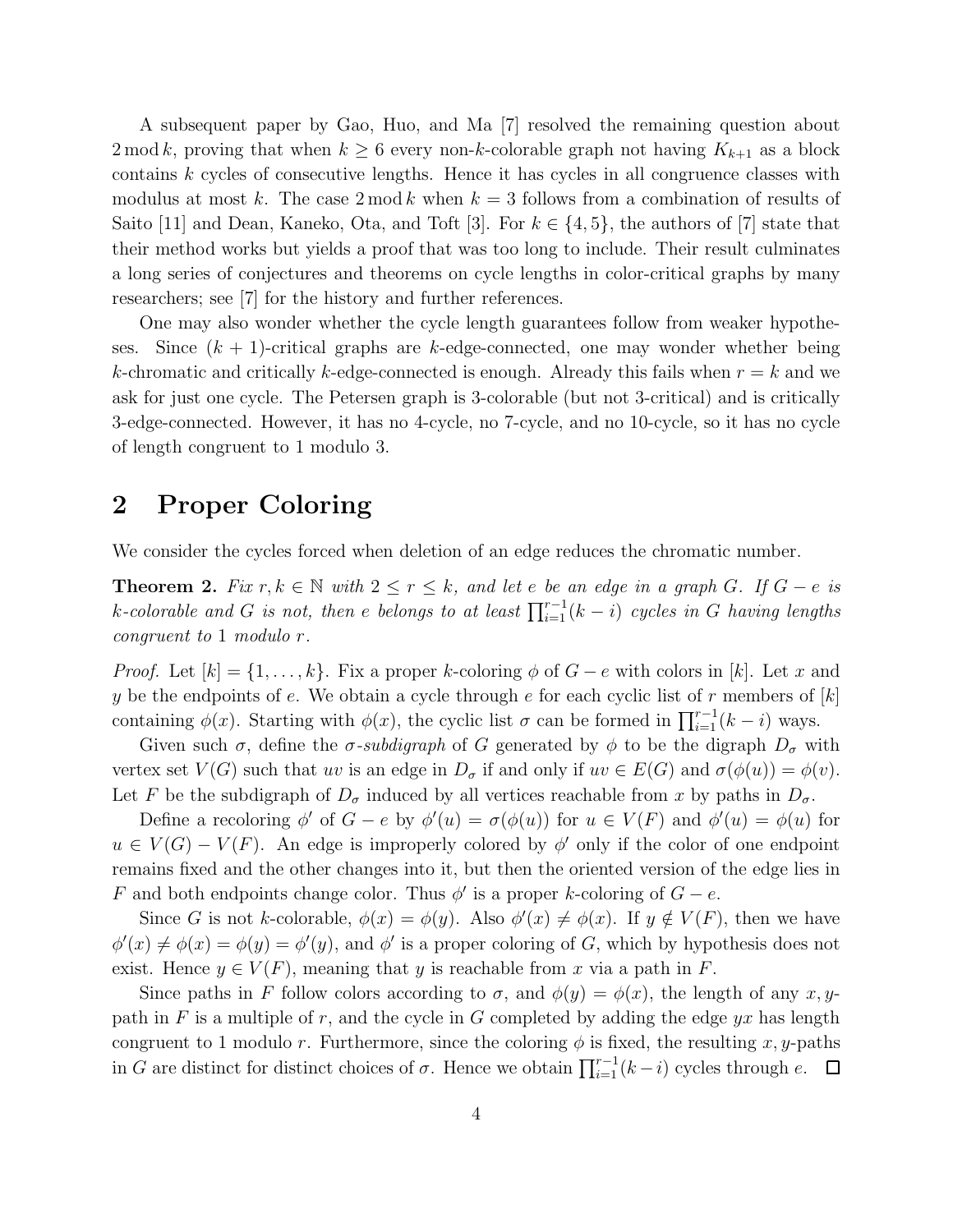Our result was motivated by a similar quantitative argument due to Brewster, McGuinness, Moore, and Noel [1], which we describe in our language to generalize it. For  $k > 2$ , they showed that if G is not k-colorable but  $G - xy$  is k-colorable, then  $G - xy$  contains at least  $(k-1)!/2$  cycles with lengths divisible by k. The early paper of Tuza [14] notes that Toft and Tuza had observed for  $k > 2$  that every non-k-colorable graph contains a cycle whose length is divisible by  $k$ .

**Theorem 3.** For  $3 \le r \le k$ , if a graph G is not k-colorable but  $G - e$  is k-colorable, where  $e \in E(G)$ , then  $G - e$  contains at least  $\frac{1}{2} \prod_{i=1}^{r-1} (k-i)$  cycles whose lengths are divisible by r, none of which contain e.

*Proof.* Let x and y be the endpoints of e. Again fix a proper k-coloring  $\phi$  of  $G - e$  and a cyclic permutation  $\sigma$  of a set of r colors containing  $\phi(x)$ . Define the digraph  $D_{\sigma}$  as above. Note again that  $\phi(x) = \phi(y)$ , since G is not k-colorable.

If  $D_{\sigma}$  is acyclic, then we recolor G by again changing the color on v from  $\phi(v)$  to  $\sigma(\phi(v))$ , but this time we perform the change one vertex at a time, always changing the color at a sink of the unchanged subgraph. At each step we have a proper k-coloring of  $G - e$ . If at some point the color on x or y changes, then we have produced a proper k-coloring of  $G$ . Since G has no such coloring,  $D_{\sigma}$  must contain a cycle. Since  $\phi(x) = \phi(y)$ , the edge e does not appear in  $D_{\sigma}$ , so such cycles do not contain e.

The length of any cycle in  $D_{\sigma}$  is a multiple of r. However, a cyclic permutation and its reverse will select the same cycle in  $G$ , because the corresponding digraphs are obtained from each other by reversing all the edges. Hence we are in fact guaranteed  $\frac{1}{2} \prod_{i=1}^{r-1} (k-i)$ cycles whose lengths are multiples of  $r$ , and none of these cycles contain  $e$ .  $\Box$ 

We have guaranteed  $(k-1)!$  cycles of length 1 mod k in a  $(k+1)$ -critical graph. We next present a probabilistic argument that guarantees more, suggested by a referee. Although k!/2 is greater than  $(k-1)!$ , the probabilistic argument does not yield k!/2 such cycles *through every edge* in a  $(k + 1)$ -critical graph, so it does not directly imply that conclusion.

**Theorem 4.** A graph that is not k-colorable has at least  $k!/2$  cycles with length congruent to 1 modulo k, with equality only when those cycles all have length exactly  $k + 1$ .

Proof. Randomly order the vertices and orient each edge toward its later endpoint in the order. Now, bound the probability that some cycle of length  $1 \mod k$  (or its reverse) has more than  $k-1$  times as many forward edges as backward edges. If this probability is at most  $2/k!$  and there are fewer than  $k!/2$  such cycles, then some orientation has no cycle of length 1 mod k with more than  $k-1$  times as many forward edges as backward edges. By Tuza's strengthening of Minty's Theorem, G is then k-colorable.

A cycle C of length  $qk + 1$  is bad if following the vertices along C involves at most q backward steps and more than  $(k-1)q$  forward steps in the ordering. Since the vertices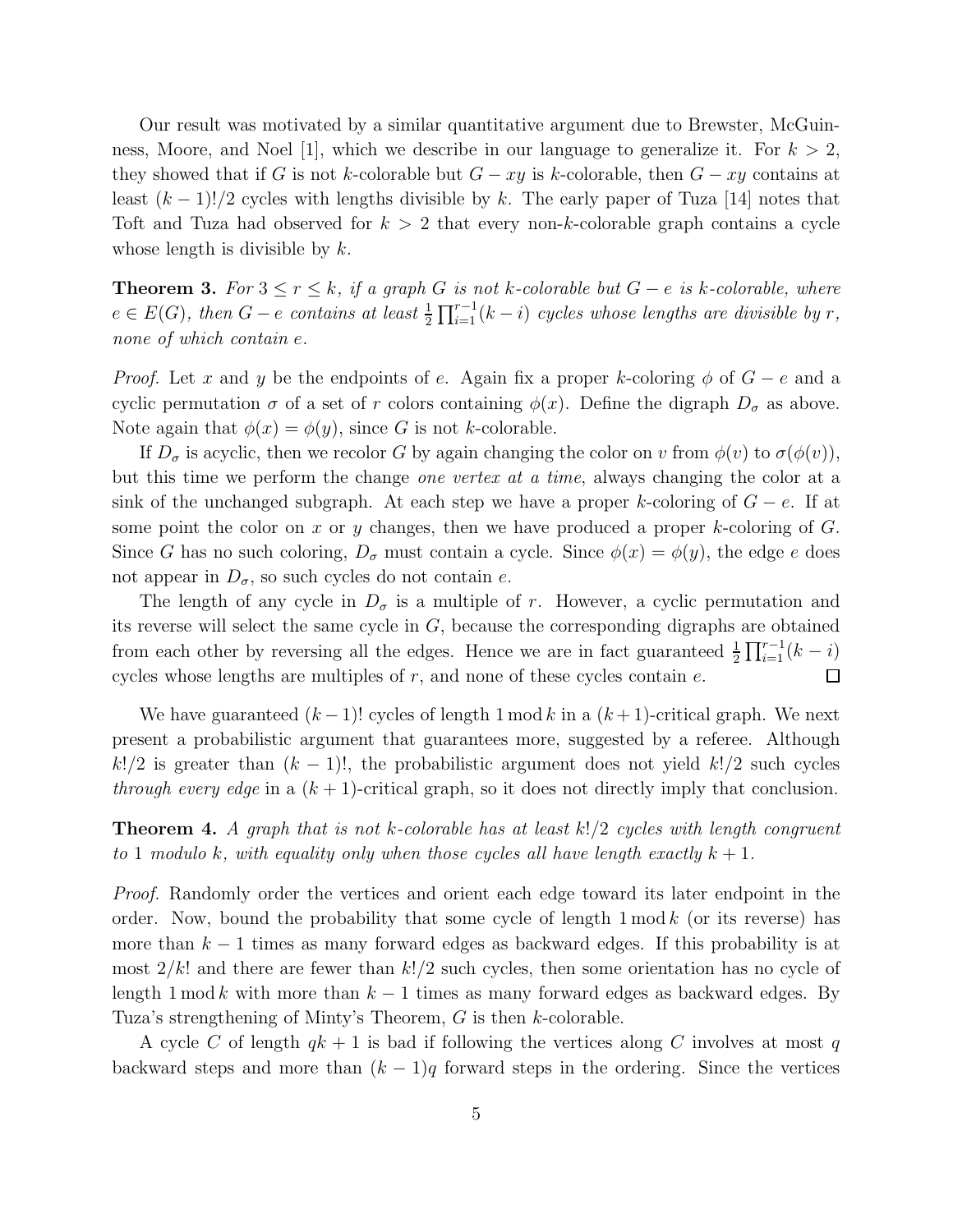outside the cycle are irrelevant, it suffices to show that at most  $(qk+1)!/k!$  of the  $(qk+1)!$ orderings of  $v_1, \ldots, v_{qk+1}$  have at most q instances of  $v_i$  preceding  $v_{i-1}$ .

From one backward step to the next is an increasing run. Hence to form an ordering with at most q backward steps we assign the vertices to bins 1 through q and place the vertices within a bin in increasing order. Such assignments include the orderings where there are fewer backwards steps. Since we are following a cycle, we can start at any of the  $qk+1$  vertices in the resulting linear order. The probability is thus bounded by  $q^{qk+1}/(qk)!$ . Multiplying by 2 accounts for following the cycle in the opposite order.

The bound is at most  $2/k!$ , with equality only when  $q = 1$ . This yields the additional observation that if a non-k-colorable graph has only  $k!/2$  cycles of length congruent to 1 modulo k, then those cycles all must have length exactly  $k + 1$ . This occurs for example in  $K_{k+1}$ , so the result is sharp.  $\Box$ 

## 3 Circular Coloring

In this section we consider the analogous problem for  $(k, d)$ -coloring. We will only use color cycles of the form  $(0, d, 2d, \ldots, -d)$  and their reverse, so we get existence results rather than quantitative results. Nevertheless, they are sharp in terms of the number of classes allowed, as discussed in the introduction.

The proof may require many steps of recoloring to find a desired cycle. This is inherently necessary, because a  $C_{2d+1}$ -coloring of  $C_{2d-1} - e$  may alternate 0 and d along the path.

**Theorem 5.** Given k and d relatively prime with  $k > 2d$ , let s be the element of  $\mathbb{Z}_k$  such that sd  $\equiv 1 \mod k$ . For an edge e in a graph G, if  $G - e$  is  $K_{k,d}$ -colorable and G is not, then e lies in a cycle in G of length congruent to is mod k for some i in  $\{1, \ldots, d\}$ .

*Proof.* Fix a  $K_{k:d}$ -coloring  $\phi$  of  $G-e$ . Let x and y be the endpoints of e. By cyclic symmetry, we may assume  $\phi(y) = 0$ . Since G is not  $K_{k:d}$ -colorable,  $\phi(x) \in \{0, \pm 1, \ldots, \pm (d-1)\}\.$  Let  $\sigma$ be the cyclic permutation  $(0, d, 2d, \ldots, -d)$  of colors. Define the digraph  $D_{\sigma}$  as in Theorem 2, and let F be the subdigraph of  $D_{\sigma}$  induced by all vertices reachable from x in  $D_{\sigma}$ .

Given  $\phi$ , define  $\phi'$  on  $G-e$  by letting  $\phi'(v) = \phi(v) + 1$  for  $v \in V(F)$  and  $\phi'(v) = \phi(v)$  for  $v \notin V(F)$ . We claim that  $\phi'$  is a  $K_{k:d}$ -coloring of  $G-e$ . First, edges within F or in  $G-V(F)$ remain properly colored. When  $v \in V(F)$ , the exploration of  $D_{\sigma}$  extends along the edge vw if  $\phi(w)-\phi(v)=d.$  Since  $\phi(w)-\phi(v)\in \{d,d+1,\ldots,k-d\}$  for  $vw\in E(G-e)$ , having  $v\in V(F)$ and  $w \notin V(F)$  requires  $\phi(w) - \phi(v) \in \{d+1, \ldots, k-d\}$ . Now  $\phi'(w) - \phi'(v) \in \{d, \ldots, k-d-1\}$ , so such edges are also properly colored in  $\phi'$ .

We will consider cases where  $\phi(x) = j$ , for  $0 \le j \le d - 1$ . For the case  $\phi(x) = -j$  with  $1 \leq j \leq d-1$ , add j to the color at each vertex to obtain  $\phi(x) = 0$  and  $\phi(y) = j$ , and then interchange the roles of x and y and apply the argument below.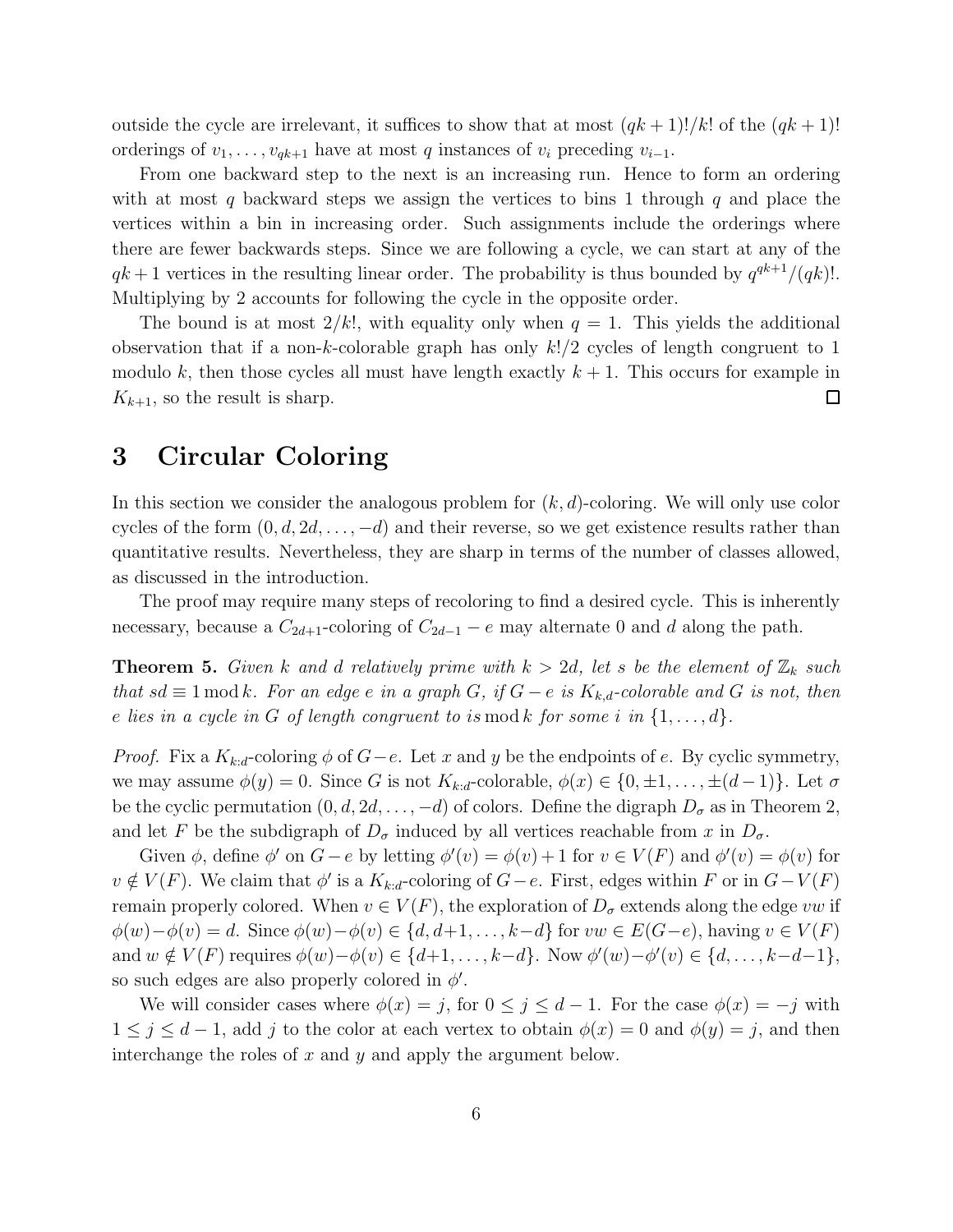When  $\phi(x) = j$  and  $\phi(y) = 0$ , we claim that G has a cycle through xy with length congruent to is modulo k for some i in  $\{1, \ldots, d-j\}$ . Note first that if F has an x, y-path of length r, then  $rd \equiv -j \mod k$ , since each edge increases the color value by d. Multiplying by s yields  $r \equiv -js \mod k$ . Since  $sd \equiv 1$ , adding 1 to each side to compute the length of the cycle yields  $r + 1 \equiv -js + ds \equiv (d - j)s \mod k$ .

We now prove the claim by induction on  $d - j$ . First consider  $j = d - 1$ . If  $y \notin V(F)$ , then  $\phi'$  is a  $K_{k:d}$ -coloring of G, since  $\phi'(x) = d$  and  $\phi'(y) = 0$ . Hence  $y \in V(F)$ . Now by the computation above we have a cycle through  $yx$  with length congruent to 1s mod k.

Now suppose  $j < d-1$ . If  $y \in V(F)$ , then the computation yields a cycle through  $yx$ with length congruent to  $(d - j)$ s mod k. Hence we may assume  $y \notin V(F)$ . Now  $\phi'$  is a  $K_{k:d}$ -coloring of  $G - xy$  with  $\phi'(x) = j + 1$  and  $\phi'(y) = 0$ . The induction hypothesis, applied to  $\phi'$  with  $\phi'(x) = j + 1$ , now implies that G has a cycle through xy with length congruent to is mod k for some i in  $\{1, \ldots, d-j-1\}$ . Including  $d-j$  in the set thus covers all cases to complete the induction step.  $\Box$ 

**Proposition 6.** If in the setting of Theorem 5, e does not lie in a cycle with length congruent to is mod k for some i in  $\{1,\ldots,d-1\}$ , then e lies in at least two cycles of length 1 mod k and  $G - e$  contains a cycle of length 0 mod k.

*Proof.* With the cases  $1 \leq i \leq d-1$  excluded in the argument of Theorem 5, the remaining case is  $j = 0$  and  $y \in V(F)$ . To reach y from x along steps of value  $+d$ , the number of steps must be a multiple of k, since  $\phi(x) = \phi(y)$ , and adding e completes a cycle. Under  $\sigma^{-1}$ , using the same  $(k, d)$ -coloring  $\phi$  of  $G - e$  and starting again from x yields a second cycle of length  $1 \mod k$  through  $xy$ .

Furthermore, if  $G-e$  has no cycle of length 0 mod k, then  $D_{\sigma}$  is acyclic. Working backward from sinks, we can add 1 to the color of each reached vertex, one vertex at a time, always maintaining a  $(k, d)$ -coloring of  $G - e$ , until x or y changes color. This reduces the problem to the case  $j > 0$ . Since in this case G has no cycle of length is with  $i \in \{1, \ldots, d-1\}$ , the previous arguments produce a  $(k, d)$ -coloring of G, which by hypothesis does not exist. Therefore, in fact  $G - e$  also contains a cycle of length 0 mod k.  $\Box$ 

In these arguments, we have not used cycles in  $K_{k:d}$  other than that generated by d or  $-d.$  When  $k = 2d+1$ , these two are the only permutations yielding cycles in the host graph, and that is why our sharpness examples in the introduction are for  $C_{2d+1}$ -coloring. In that case  $s = -2$ . The set of cycle lengths that cannot be avoided are the congruence classes  $-2i \mod (2d+1)$  for  $1 \leq i \leq d$ , and if there are no cycles through e in the classes with  $1 \leq i \leq d-1$ , then we obtain two cycles with lengths  $1 \mod (2d+1)$ .

Other cycles in the host graph can yield other sets of forced cycles, but the key is designing a recoloring that produces another H-coloring of  $G - e$ .